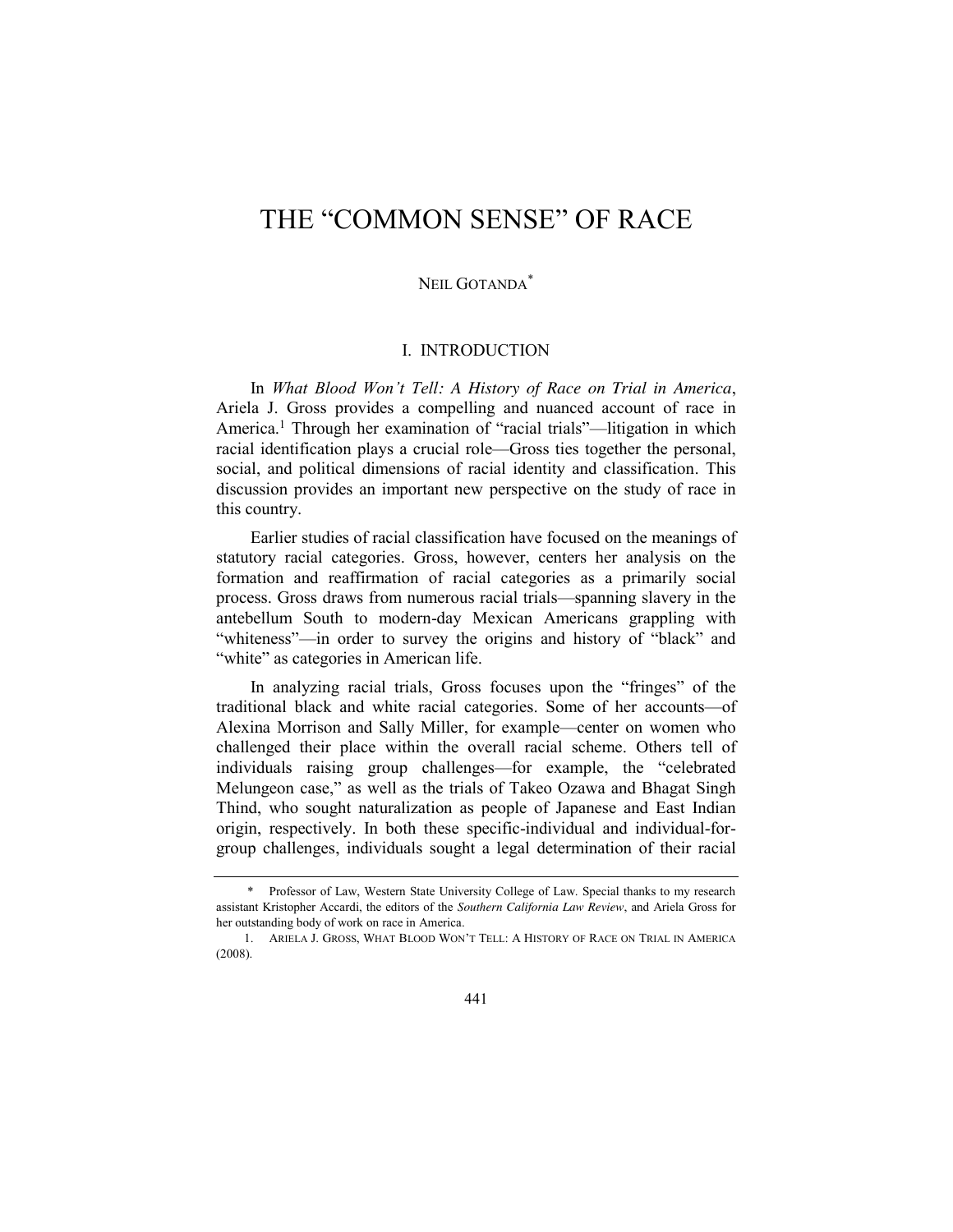identity—asking the courts to tell them where they fit in America's racial regime, which had traditionally classified people as simply either black or white. In her examination of racial identification, Gross looks not only at how such identity claims were ultimately decided under American law, but also at how racial identity played out in people's everyday lives.

Central to Gross's analysis is what she terms the ""common sense' of race."<sup>2</sup> In explaining the common sense of race, Gross reveals that " $[t]$ wo contradictory notions—race as clear-cut identity (with the ever-present possibility of deception) versus race as ever-shifting category (with the ever-present possibility of confusion)—together make up our contemporary 'common sense' of race."<sup>3</sup> Gross goes on to define racial common sense as "what we know without being aware that we know it" and posits that "this" racial common sense now appears so self-evident to most Americans whether we consider ourselves white, black, or 'other'—that it is virtually impossible to imagine a world in which people thought about race in any other way."<sup>4</sup>

In this review, I draw from Gross's discussion of racial common sense and examine how the common sense of race approach differs from the other treatments of race. Gross uses the racial common sense model in two different ways. First, as noted above, the common sense of race can be understood as the broad set of racial understandings that are so firmly established in our world view that they are never discussed. Examining these implicit views requires considerable analytic and sometimes emotional effort. The second model of racial common sense involves the use of common sense as a specific evidentiary methodology, admissible in court, to assist racial identification. This review focuses upon the second, more specific usage—"common sense racial identification."

I believe that Gross's success in describing and documenting the common sense of race and common sense racial identification is a significant contribution to the study of race in America. Common sense racial identification is an important alternative mode of racial identification that captures the intricate link between private and informal incidents of racial identification, and formalized racial categories. Further, common sense racial identification helps explain the racialization of individuals who do not fit into either of the traditional (black or white) racial categories found in American racial practice. At the end of this review, I will offer my

<sup>2.</sup> GROSS, *supra* not[e 1,](#page-0-0) at 16.

<sup>3.</sup> *Id.*

<sup>4.</sup> *Id.*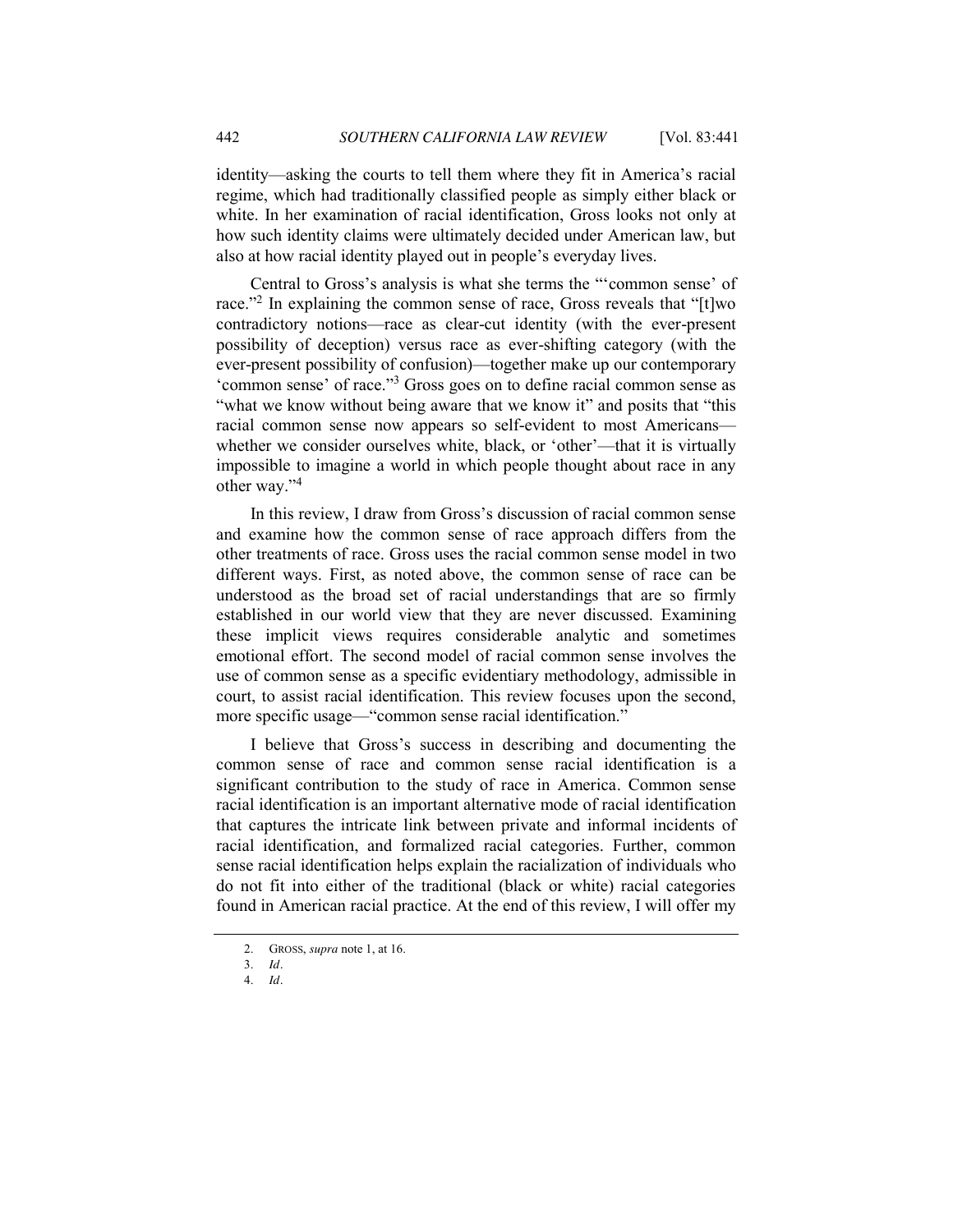assertion that common sense racial identification lives on in modern-day calls for racial "colorblindness."

### II. THE COMMON SENSE OF RACE AS AN ALTERNATIVE MODE OF RACIAL IDENTIFICATION

<span id="page-2-0"></span>In *What Blood Won't Tell*, Gross maps the various ways courts assigned race to individuals in racial classification trials.<sup>5</sup> Gross begins with an account of the trial of Alexina Morrison, a slave from Jefferson Parish, Louisiana who fled from her master, surrendered herself to the parish jail for protection, and convinced her jailer, as well as other residents of Carrollton, Louisiana, that she was white and had been wrongly kidnapped into slavery.<sup>6</sup> In Alexina's trial and subsequent stories, we find examples of different methodologies used to identify a person's racial classification.

First, Gross introduces the "race as clear-cut identity" approach to racial classification. <sup>7</sup> This approach adopts the logic that it is seemingly ―nonsensical to suggest that racial identity could be such a source of conflict when for so many people racial identity seems obvious, unquestionable. A slave with very dark skin and African features was unlikely to be the subject of racial identity litigation.<sup>98</sup> Second, Gross discusses the "race as ancestry/blood quantum" approach, in which "legal rules about . . . identity [are] formulated in terms of ancestry (such as 'one great-grandfather an African')."<sup>9</sup> Third, Gross posits the "race as performance" view of racial classification.<sup>10</sup> This approach played a vital role in Alexina's case, as "[t]he participants in her trial believed that they had to read not only bodies but also actions, demeanor, character, all the ways in which Alexina might *perform* her [racial] identity."<sup>11</sup> Fourth, Gross delves into "racial science"—an approach originating in the antebellum period in which "doctors presented themselves to courts as experts on racial identity, claiming a monopoly on scientific racial knowledge."<sup>12</sup> Fifth, Gross addresses the "race as association" approach, as "[u]nder

<sup>5.</sup> *See generally* Neil Gotanda, *A Critique of "Our Constitution is Color-Blind*,*"* 44 STAN. L. REV. 1 (1991) (mapping racial practices found in Supreme Court opinions, namely, status-race, formalrace, historical-race, and cultural-race).

<sup>6.</sup> *See* GROSS, *supra* not[e 1,](#page-0-0) at 1.

<sup>7.</sup> *Id.* at 16.

<sup>8.</sup> *Id.* at 11.

<sup>9.</sup> *Id.* at 3.

<sup>10.</sup> *Id.* at 70.

<sup>11.</sup> *Id.* at 3.

<sup>12.</sup> *Id.* at 10.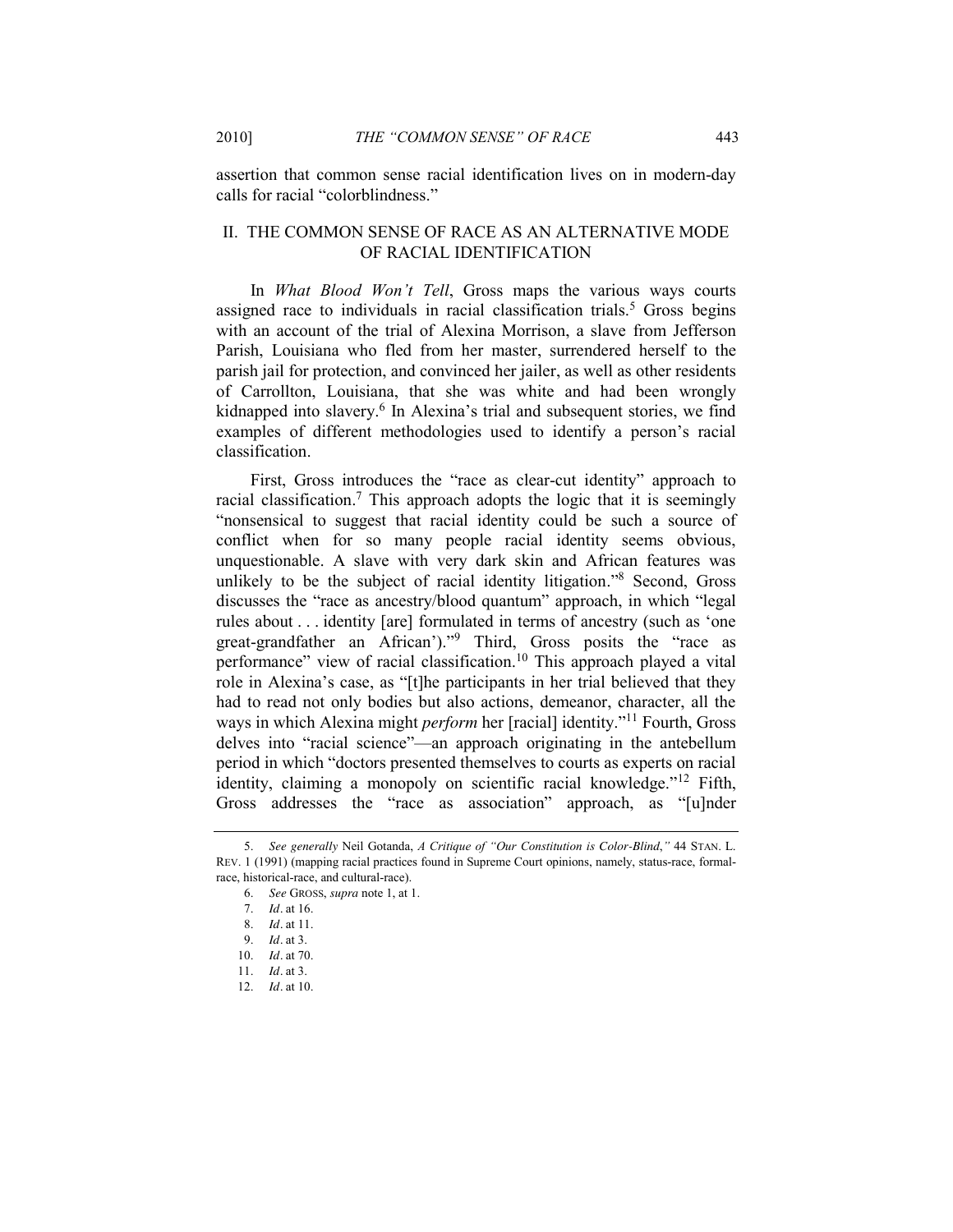Reconstruction and Jim Crow [racial segregation], separation became the key to whiteness," people who had "associated with whites must [have been] white themselves, just as people who had associated with blacks had to [have been] black."<sup>13</sup> Completing her remarkable survey of approaches to racial identification, Gross discusses a sixth approach—"race as common sense." Alexina took advantage of this approach by calling "white witnesses who swore their certainty that she was white, arguing that a true Louisiana native could 'always detect in a person whether that person is of African origin. $114$ 

Some of these approaches, such as blood quantum and racial science, have been well studied.<sup>15</sup> Racial performance has been the subject of significant recent scholarship including work by Gross herself.<sup>16</sup> Race as association and race as common sense, however, are new contributions by Gross. Her accounts of how these approaches have been applied in American racial trials provide a particularly coherent presentation on how different racial classification practices have been accepted and understood in the American legal system.

Although Gross addresses how the focus of racial trials has shifted and evolved during different time periods and across various regions, Gross also reveals that there is a remarkable consistency in American racial practices. These varied racial understandings and practices are easily recognizable, even though they were applied in vastly different legal and social climates over a span of one hundred fifty years. As Gross asserts in her conclusion, the familiarity of these earlier trials is not coincidental.<sup>17</sup> Rather, these recurring themes persist because we continue to live under a racial regime in which many of these earlier understandings live on as part of our common sense of race.

One particularly troubling aspect of common sense racial identification is that racial common sense unjustly privileges whites. Gross explains the role of white privilege in both creating and *perpetuating* racial classifications:

<sup>13.</sup> *Id.* at 78.

<sup>14.</sup> *Id.* at 2 (quoting Transcript of Trial at 81, Morrison v. White, No. 442 (La. New Orleans Dist. Ct. Sept. 1858) (collection of Earl K. Long Library, Special Collections and Archives, University of New Orleans, Supreme Court Records), *rev'd*, 16 La. Ann. 100 (1861)).

<sup>15.</sup> *Id.* at 223–30 (discussing the history of racial science from hierarchal "natural science" to antiracist cultural anthropology).

<sup>16.</sup> Ariela J. Gross, *Litigating Whiteness: Trials of Racial Determination in the Nineteenth-Century South*, 108 YALE L.J. 109, 174 (1998) (examining how race was performed by trial witnesses throughout the nineteenth century).

<sup>17.</sup> *See* GROSS, *supra* not[e 1,](#page-0-0) at 294–306.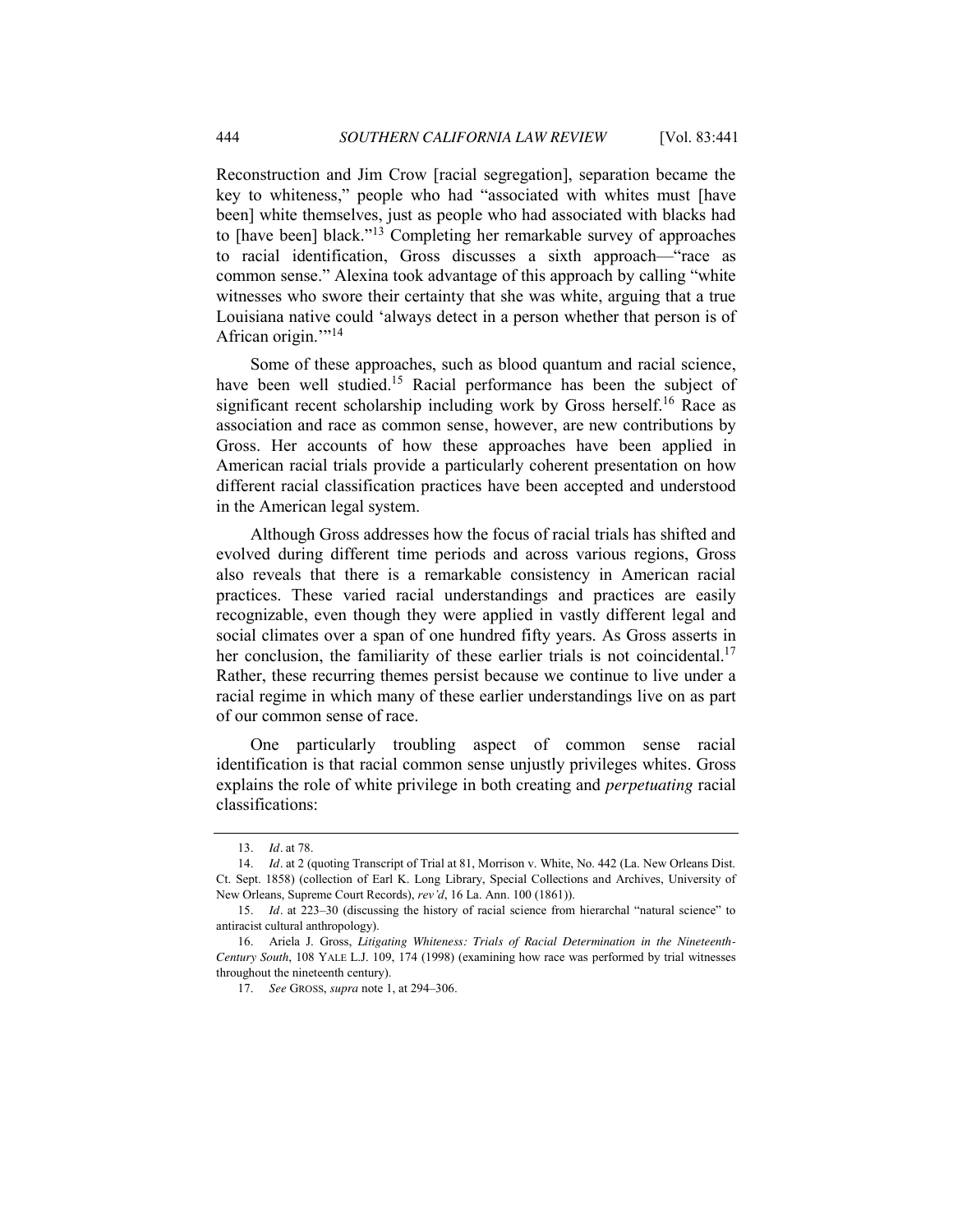Ultimately we have to ask why communities and legal institutions invested so much time and effort in determining racial boundaries. Why did people care so much about whether an individual or group counted as "white," "negro," "Indian," or something else? A lot was at stake in these cases: personal freedom or enslavement, a good education for one's children, the right to marry the person of one's choice, the right to be a citizen. In every one of these cases, racial line-drawing served to uphold white privilege: the enslavement of African Americans, the appropriation of Indian lands, the exclusion at the U.S. borders of those deemed unworthy of citizenship.<sup>18</sup>

The common sense of race establishes the authority to declare another person colored—and therefore subject to racial subordination. The cases Gross discusses make clear that racial common sense was the basis for many personal as well as legal adjudications, as ordinary citizens' testimonies of common sense racial identification became available for use in court and could become an integral part of the court's decision.

In describing and analyzing the common sense of race, Gross reveals how private social meanings can become legally recognized, and formal racial classifications can be disputed and subverted. This possibility remains within a broader regime of racial classification and subordination. Note, however, that racial common sense does not *always* perpetuate racist practices; rather, racial categories informed by the common sense of race can be used for antidiscrimination purposes.<sup>19</sup>

#### III. RACIAL IDENTIFICATION AND RACIALIZATION OF OTHER "NONWHITES"

Gross's study of common sense racial identification also addresses the (oftentimes-neglected) racialization of other "nonwhites." The cases Gross discusses involve not only black-white litigation, but also cases involving individuals of mixed black-Indian ancestry, Indians in the allotment era, native Hawaiians, Asians facing immigration laws, and legally contested Mexican American racial classifications in the mid-twentieth century. These cases span over one hundred fifty years and the entire geographical

<sup>18.</sup> *Id.* at 14–15.

<sup>19.</sup> *See, e.g.*, Civil Rights Act of 1964, Pub. L. No. 88-352, § 703, 78 Stat. 241, 255–57 (codified at 42 U.S.C. § 2000e-2 (2006)) (barring under Title VII discrimination in employment on the basis of race and national origin, thereby implicitly recognizing the existence and identifiable nature of racial categories); Civil Rights Act of 1866, ch. 31, §§ 1–2, 14 Stat. 27, 27 (referencing racial categories in mapping the contours of equal protection); St. Francis College v. Al Khazraji, 481 U.S. 604, 613 (1987) (holding that 42 U.S.C. § 1981 illustrates Congress's intent to protect *identifiable* classes of persons from intentional discrimination who were targeted based on ethnicity or ancestry).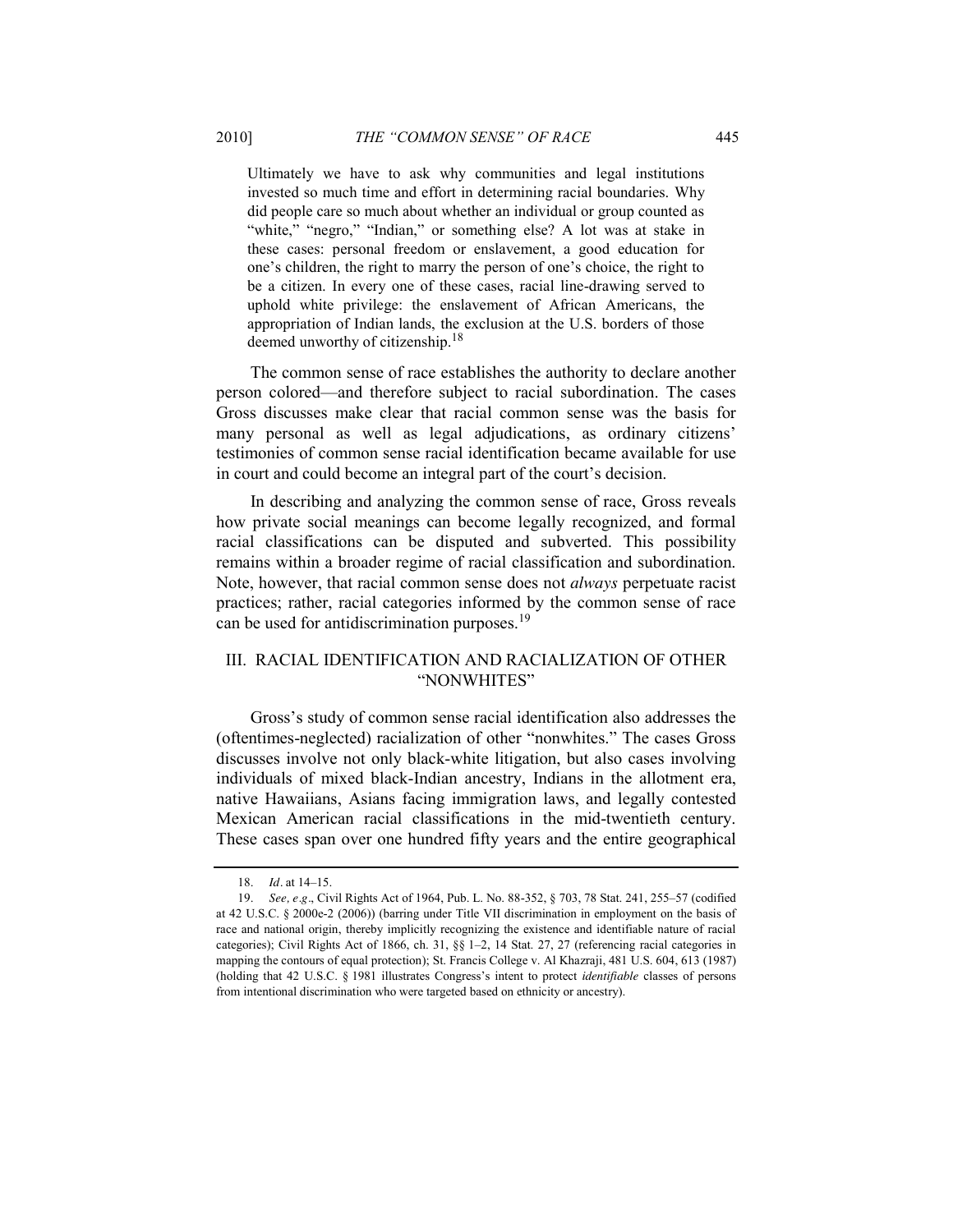scope of the United States.

In the existing literature of racial studies outside of the "black-white" paradigm," there is often an unstated assumption that race will carry the same meaning for all nonwhite races, even across different legal and social settings. However, in my own work on Asian Americans and race, I have rejected the automatic assumption that the racialization of whites, blacks, and Asians are identical. Rather, I have examined how the process of differentiating whites from Chinese, Japanese, and other Asians is both similar to and different from white-black racialization.<sup>20</sup>

In chapter 7, "Racial Science, Immigration and the 'White Races," Gross asserts that immigration cases should be analyzed as part of our existing understandings of whiteness and black-white common sense racialization. To illustrate this point, Gross focuses on federal naturalization statutes and decisions with racial prerequisites.

The phrase "common understanding" in Supreme Court racial jurisprudence can be found in two decisions— $Ozawa$  v. United States<sup>21</sup> and *United States v. Thind*. <sup>22</sup> These cases are unusual in their explicit discussion of white classification in federal statutory law. More specifically, *Ozawa* and *Thind* address racial prerequisites for naturalization under federal laws limiting naturalization to "free white persons."<sup>23</sup> Despite evidence that Ozawa "had appropriately performed

Note that race-specific naturalization statutes attracted little attention from the federal courts until after the mid-nineteenth century with the arrival of Chinese immigrants and other national groups whose physical features arguably excluded them from the category of "free white persons." In his groundbreaking book *White by Law*, Ian Haney-López analyzes immigration cases from 1878 to 1944 involving race-specific naturalization acts. IAN HANEY LÓPEZ, WHITE BY LAW: THE LEGAL CONSTRUCTION OF RACE (2d ed. 2006). Haney-López observes that many of these decisions used "common understanding" or referred to the "common man" as part of their rationale. *Id.* at 5–7. Haney-López, however, does not delve too deeply into the *meaning* behind those terms. Thus, Gross is unique

<sup>20.</sup> *See generally* Neil Gotanda, *Asian American Rights and the "Miss Saigon Syndrome*,*" in*  ASIAN AMERICANS AND THE SUPREME COURT: A DOCUMENTARY HISTORY 1087 (Hyung-chan Kim ed., 1992) (discussing how the racialization of Asian Americans differs from racializations occurring in the traditional black-white paradigm); Neil T. Gotanda, *Citizenship Nullification: The Impossibility of Asian American Politics*, *in* ASIAN AMERICANS AND POLITICS: PERSPECTIVES, EXPERIENCES, PROSPECTS 79 (Gordon H. Chang ed., 2001) (same); Neil Gotanda, *Exclusion and Inclusion: Immigration and American Orientalism*, *in* ACROSS THE PACIFIC: ASIAN AMERICANS AND GLOBALIZATION 129 (Evelyn Hu-DeHart ed., 1999) (same).

<sup>21.</sup> Ozawa v. United States, 260 U.S. 178 (1922).

<sup>22.</sup> United States v. Thind, 261 U.S. 204 (1923).

<sup>23.</sup> These racial perquisites drew from the Naturalization Act of 1790, the first statute granting formal citizenship. Naturalization Act of 1790, ch. 3,  $\S$  1, 1 Stat. 103, 103 ("[A]ny alien, being a free white person . . . may be admitted to become a citizen . . . ."), *amended by* Naturalization Act of 1870, ch. 254, § 7, 16 Stat. 254, 256 ("[T]he naturalization laws are hereby extended to aliens of African nativity and to persons of African descent."). *See also* GROSS, *supra* not[e 1,](#page-0-0) at 212.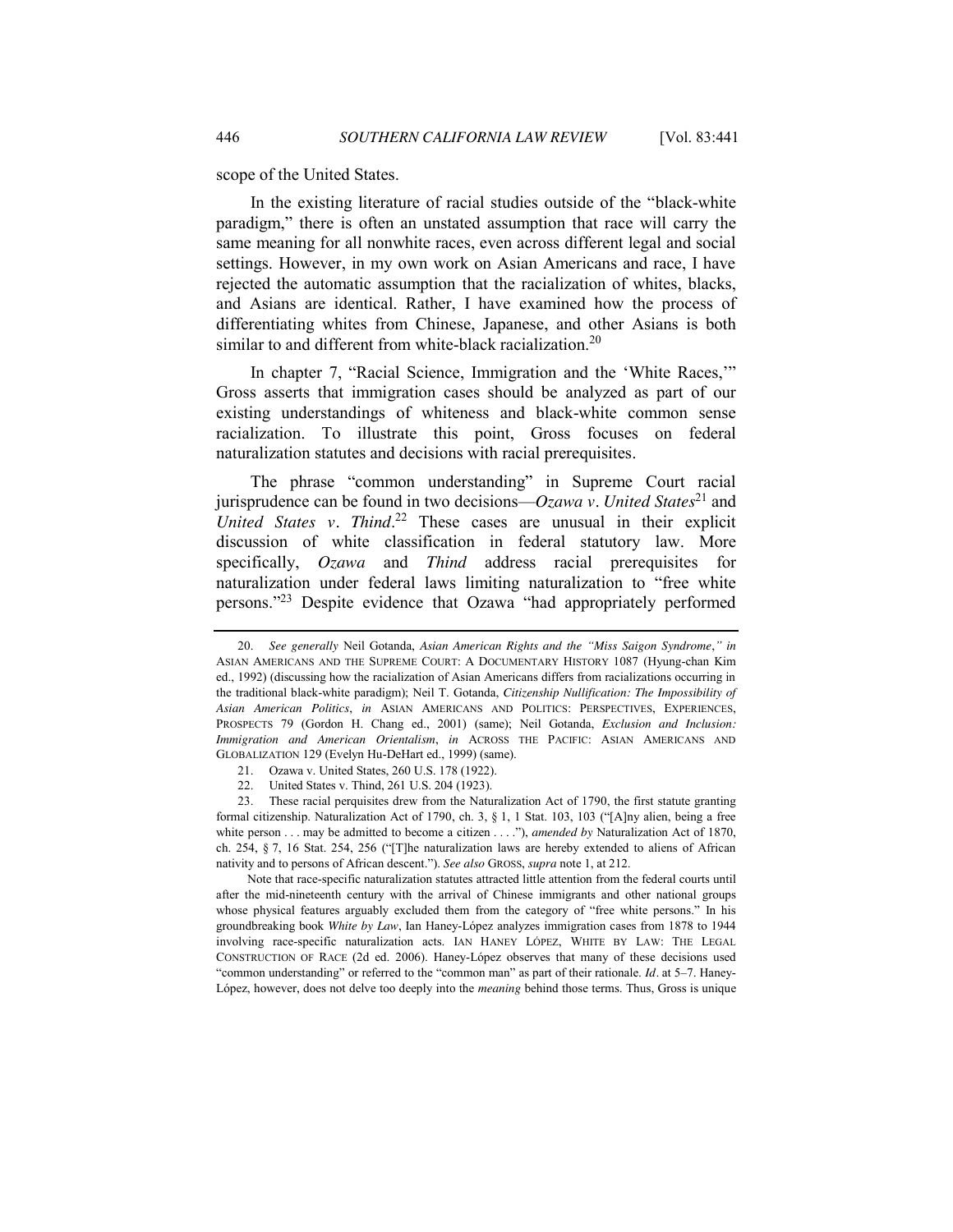whiteness," $24$  and scientific arguments that Thind was biologically "Caucasian"<sup>25</sup>—the Supreme Court denied both Ozawa and Thind citizenship, asserting that race must be determined by so-called common knowledge.<sup>26</sup> In so holding, the Supreme Court was by no means breaking new ground. Rather, the Court was simply summarizing and restating the century-old racial practices of lower state courts, which denied individuals white status—and thereby citizenship—based on the "insistence that race is something 'any white man' should know when he saw it."<sup>27</sup>

To better understand how common sense racialization works in the context of individuals who do not fit into either the traditional black or white racial categories, it is helpful to look at the racialization of Chinese people as reflected in American law.

An early example of how the common sense of race contributed to the racialization of Chinese people comes through the Supreme Court's affirmation of Chinese exclusion in *Chae Chan Ping v. United States*. 28 Like earlier cases addressing Chinese exclusion, <sup>29</sup> *Chae Chan Ping* applied a common sense understanding of race to Chinese individuals—depicting Chinese individuals as a foreign and permanently inassimilable people.

Notably, this language of permanent foreignness was adopted without justification. Rather, the courts considered the supposed inherent nature of Chinese individuals *so* obvious that it needed no explanation. In other words, Chinese foreignness was simply a matter of common sense.<sup>30</sup>

In *What Blood Won't Tell*, Gross reveals how the common sense racializations of Chinese individuals fit within the traditional black-white paradigm. While the courts stressed the "unity" of the white race on the white side of the black-white paradigm,  $31$  they hastily crammed "the black,

in her explicit analysis of racial common sense and what exactly it means to base racial classification on "common understanding" and the notions of the "common man."

<sup>24.</sup> GROSS, *supra* not[e 1,](#page-0-0) at 242.

<sup>25.</sup> *Id.* at 243.

<sup>26.</sup> *Id.* at 242–44.

<sup>27.</sup> *Id.* at 212.

<sup>28.</sup> Chae Chan Ping v. United States, 130 U.S. 581 (1889).

<sup>29.</sup> *See, e.g.*, Fong Yue Ting v. United States, 149 U.S. 698, 731–32 (1893) (denying writs of habeas corpus to Chinese laborers who failed to obtain certificates under the Chinese Exclusion Act); Chew Heong v. United States, 112 U.S. 536, 559–60 (1884) (holding that the plaintiff could reenter the United States without a certificate because he had left the country *before* the implementation of the Chinese Restriction Act).

<sup>30.</sup> Note that this particular form of racial common sense was largely limited to the Chinese racial category. Examining how foreignness came to apply to other Asians is a separate historical inquiry.

<sup>31.</sup> *See* GROSS, *supra* not[e 1,](#page-0-0) at 236.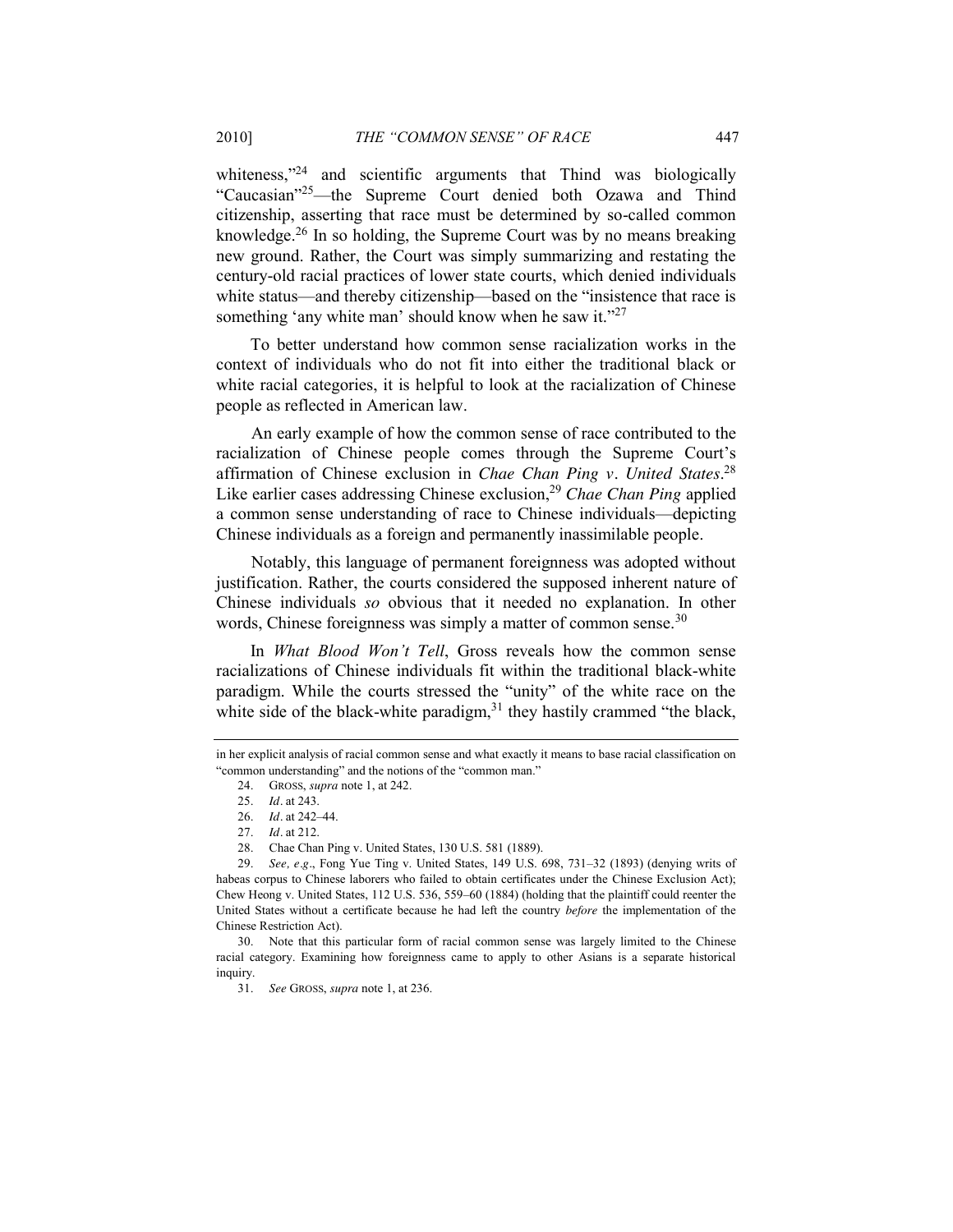red, yellow, [and] brown races" into the black side of the black-white paradigm.<sup>32</sup> The early twentieth-century case of *Gong Lum v. Rice*<sup>33</sup> illustrates this discrepancy. In this 1927 case, the Supreme Court upheld the segregation of Chinese students living in Mississippi into black schools. Though coming after dozens of decisions addressing Chinese exclusion, citizenship, immigration and treaty rights, the *Gong Lum* Court cited almost exclusively cases involving *black* and white segregation.<sup>34</sup>

Although the Court rightfully noted that "[m]ost of the cases cited arose . . . over the establishment of separate schools as between *white* pupils and *black* pupils,<sup>35</sup> it then concluded, without any further explanation, "we cannot think that the question is any different, or that any different result can be reached . . . where the issue is as between white pupils and the pupils of the yellow races.<sup>356</sup> Rather than explaining *why* "pupils of the yellow races" should be treated as black students, the Court instead gave a cursory nod to the right of states to regulate public schools and held that no Fourteenth Amendment violation had occurred.<sup>37</sup>

Thus, while the Supreme Court did not go so far as to explicitly label Chinese individuals *as* black, it had no problem adopting language that indiscriminately labeled nonwhites as "colored"<sup>38</sup>—thus ushering Chinese individuals to the nonwhite side of the black-white paradigm.

It is important to note that it was not as though the Supreme Court had no guidance in determining Chinese identity and had no choice *but* to group Chinese people with blacks. After six decades of cases involving Chinese immigration and naturalization, $39$  the Court had a well-developed

<sup>32.</sup> *Id.* at 237 (quoting United States v. Balsara, 180 F. 694, 695 (2d Cir. 1910)).

<sup>33.</sup> Gong Lum v. Rice, 275 U.S. 78 (1927).

<sup>34.</sup> *Id.* at 85–87 (citing one Chinese school segregation case, Wong Him v. Callahan, 119 F. 381, 382 (N.D. Cal. 1902) (upholding segregation in a San Francisco grammar school), but numerous black school segregation cases, *e.g.*, Cumming v. Richmond County Bd. of Educ., 175 U.S. 528, 545 (1899) (upholding segregation, even in the absence of black high schools); Plessy v. Ferguson, 163 U.S. 537, 552 (1896) (upholding Louisiana's segregated railway cars); Roberts v. City of Boston, 59 Mass. 198, 209–10 (1849) (upholding Boston's segregated schools)).

<sup>35.</sup> *Id.* at 87 (emphasis added).

<sup>36.</sup> *Id.*

<sup>37.</sup> *Id.*

<sup>38.</sup> *See id.* at 85 ("The case then reduces itself to the question whether a state can be said to afford to a child of Chinese ancestry, born in this country and a citizen of the United States, the equal protection of the laws, by giving her the opportunity for a common school education in a school which receives only colored children of the brown, yellow or black races.").

<sup>39.</sup> *See, e.g.*, Yick Wo v. Hopkins, 118 U.S. 356 (1886) (addressing the meaning of "Chinese" under the Equal Protection Clause). *But see* Gabriel J. Chin, *Unexplainable on Grounds of Race: Doubts About* Yick Wo, 2008 U. ILL. L. REV. 1359 (arguing that *Yick Wo* concerned neither race nor racial discrimination, but rather turned on the protection of a constitutionally guaranteed property right);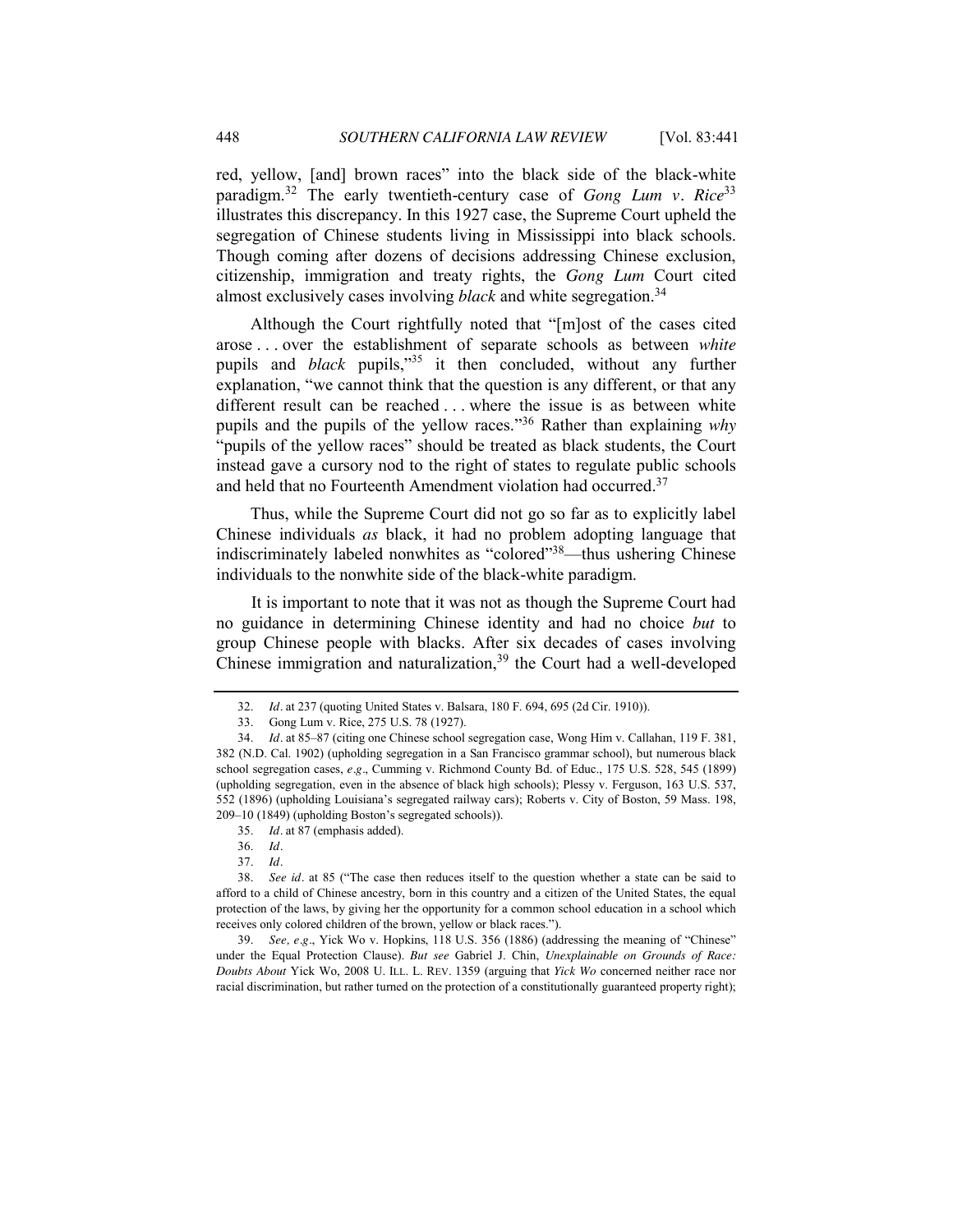sense of Chinese identity. The absence of any reference to these cases suggests that the Court was not willing to create an understanding of the Chinese racial category beyond that of "not white."

This analysis of racial common sense helps explain the evolution of the black-white paradigm into the colored-white paradigm. By refusing to consider any meaningful differences between the black and Chinese racial categories,40 the Supreme Court revealed that the driving question behind common sense racialization is, *White or not white?*—again privileging white status at the expense of all other races. Although I limited my focus here on the common sense racialization of Chinese people, as revealed by both Gross's work and my own studies, the same occurred for numerous other groups that were denied white status based on racial common sense.<sup>41</sup>

### IV. THE COMMON SENSE OF RACE TODAY—COLORBLINDNESS AS THE COMMON SENSE OF RACE

Litigation over racial classification is rare today. Nevertheless, the common sense of race continues on as a prevailing racial practice that privileges whites. In recent years, a common form of racial consciousness has been the use of so-called colorblindness. While a vision of colorblindness was famously asserted by Martin Luther King, Jr., in his "I Have a Dream" speech, colorblindness has only recently attained popularity in discussions about race. Today, colorblindness is not only a method of constitutional analysis, $42$  but it is also the most frequent defense against accusations of racism—declaring that one did not discriminate on the basis of race because one does not even *see* race. 43

My suggestion is that assertions of colorblindness create a "racial moment" similar to the claim of the witness in Alexina Morrison's trial who asserted that "a true Louisiana native could 'always detect in a person

Thomas W. Joo, Yick Wo *Revisited: Nonblack Nonwhites and Fourteenth Amendment History*, 2008 U. ILL. L. REV. 1427 (arguing that *Yick Wo* was less about promoting the rights of Chinese Americans, and more about diverting the Fourteenth Amendment from its original antiracist purpose).

<sup>40.</sup> Not surprisingly, the Supreme Court also ignored the complex and open nature of the Chinese racial category itself. This is most disappointing because, as I have stressed in my work on Asian Americans, it is absolutely essential to unpack the many possible meanings of a term like ―Chinese.‖ Possible understandings of the multidimensional Chinese identity include national citizenship, cultural identity, cultural performance, national origin, language fluency, and ancestry.

<sup>41.</sup> *See generally* LAURA E. GÓMEZ, MANIFEST DESTINIES: THE MAKING OF THE MEXICAN AMERICAN RACE (2007) (providing a pathbreaking exploration of Mexican American racialization).

<sup>42.</sup> *See* GROSS, *supra* not[e 1,](#page-0-0) at 299–300.

<sup>43.</sup> *Id.* at 303 (noting criticism of "colorblindness, identity politics/diversity, and disaggregation of race and culture [as] unsatisfactory ways of dismantling racial hierarchy").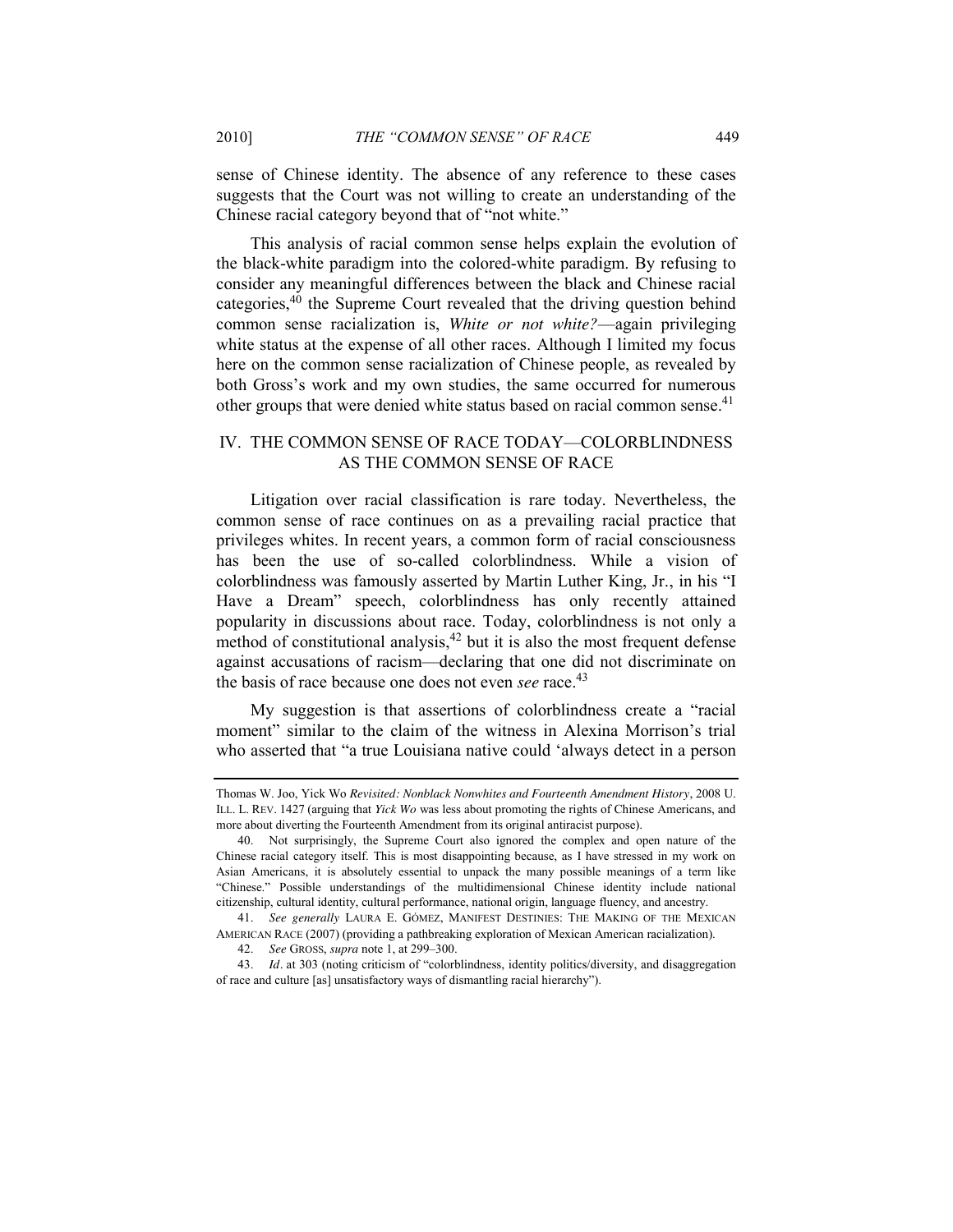whether that person is of African origin,' just as 'the alligator  $\dots$  knows three days in advance that a storm is brewing.<sup> $144$ </sup> Stated more plainly, a *white* person knows who is not white. This racial moment establishes not only that racial knowledge is based on the common sense of race, but also that only whites are capable of such racial common sense—once again creating a moment of white racial privilege. Further compounding white privilege, this assertion of racial knowledge often results in a nonwhite being placed in a subordinate position. Today, this racial moment is recreated whenever someone claims that he or she is colorblind.

To examine my suggestion that colorblindness is a moment of racial common sense, we can first analyze the process of a colorblind employment decision. As asserted in my previous work on colorblindness:

We accept as unremarkable an employer who asserts, "Yes, I noticed that she was Black, but I did not consider her race in making my hiring or promotion decision." This technique of "noticing but not considering race" implicitly involves recognition of the employee's racial category and a transformation or sublimation of that recognition so that the racial label is not "considered" in the employer's decisionmaking process.<sup>45</sup>

Racial nonrecognition consists of three elements. First, there must be a *cognizable* "racial characteristic or classification."<sup>46</sup> Next, the characteristic or classification must be *recognized*. Finally, the characteristic or classification must not be *considered* in a decision. As I have noted in my previous analysis of racial nonrecognition, "For nonrecognition to make sense, it must be possible to recognize something while not including it in making a decision." $47$ 

It is important to recognize that racial nonrecognition is a technique. As I have stressed, it is "not a principle of traditional substantive common law or constitutional interpretation.<sup> $\frac{48}{4}$ </sup> Racial nonrecognition takes on the racial classification "not by examining the social realities or legal categories of race, but by setting forth an analytical methodology.<sup> $49$ </sup> The technique relies heavily on assertions of colorblindness, as colorblindness ―suggests a seemingly neutral and objective method of decisionmaking that

<sup>44.</sup> *Id.* at 2 (quoting Transcript of Trial at 81, Morrison v. White, No. 442 (La. New Orleans Dist. Ct. Sept. 1858) (collection of Earl K. Long Library, Special Collections and Archives, University of New Orleans, Supreme Court Records), *rev'd*, 16 La. Ann. 100 (1861)).

<sup>45.</sup> Gotanda, *supra* not[e 5,](#page-2-0) at 16.

<sup>46.</sup> *Id.*

<sup>47.</sup> *Id.* at 17.

<sup>48.</sup> *Id.*

<sup>49.</sup> *Id.*